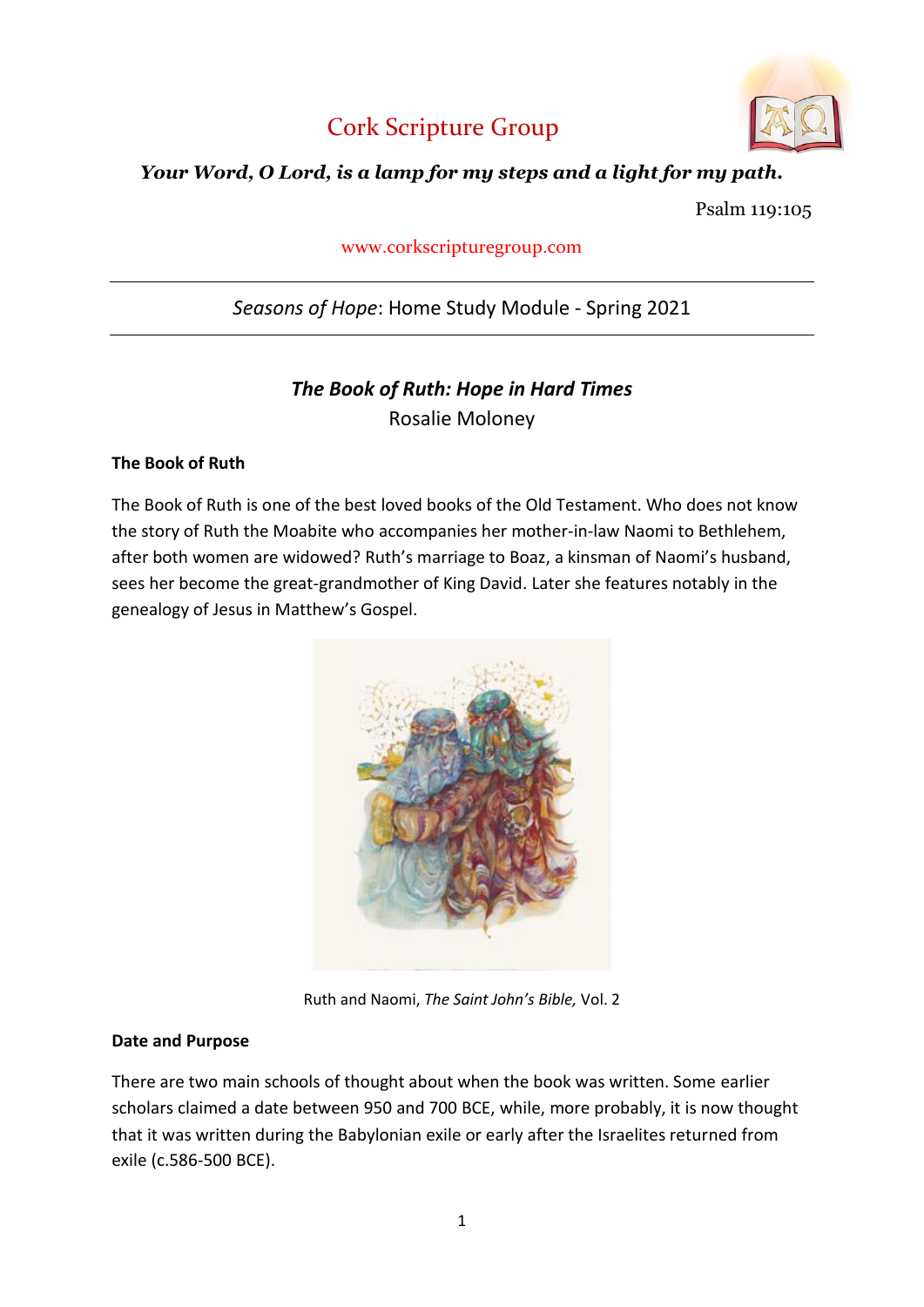Those who date the book earlier suggest that it is a defence of King David's dynasty, which highlights the virtues of his ancestors and exonerates him from any taint associated with having a Moabite great-grandmother. Those who date the book to a postexilic setting believe it is a protest against the policies of Ezra-Nehemiah which banned intermarriage with foreigners. Ruth's marriage to Boaz shows how foreigners can be integrated successfully into Israelite society and encourages Israel - and us - to welcome the stranger.

But Eunny P. Lee rightly warns, "The book, however, does not have an overtly polemical or propagandistic tone, and to tie it narrowly to a specific political agenda during a specific historical context runs the risk of obscuring its multiple layers of meaning … Ruth is a masterful literary composition, meant both to delight and to provide a model of faithfulness." In form a short story or novella, it is a deceptively simple story, written with enormous subtlety and skill, and repays careful reading.

## **Placement of the Book of Ruth in the Bible**

In the Hebrew Bible the Book of Ruth is included in the Writings section among the five scrolls that are read at festival times. The book is read publicly in the synagogue during the Feast of Weeks (Shavuot). Shavuot was originally an agricultural festival, marking the beginning of the wheat harvest, a very suitable link with the harvest activities described in the book. In later times the feast became associated with the giving of the law on Mount Sinai. Greek-speaking Jews called the festival "Pentecost" from the Greek word for "fiftieth", as it occurred 50 days after the Passover. The feast, of course, is mentioned in Acts 2:1.

Because the book opens with a reference to "the days when the judges ruled" and ends with a reference to the advent of David, in the Christian canon it is placed chronologically after Judges and before 1 Samuel, which includes David's rise to power. Regrettably, the Book of Ruth is never read at Sunday Mass in the Catholic Lectionary, although two extracts are read on the Friday and Saturday of the 20th week in Ordinary Time in Year 1.

## **Questions for Reflection**

You are invited to read the book, which is given in full below, and to reflect on the following questions:

1. Ruth and Naomi together with her family experience various hard times. Which of the hard times, if any, have a hopeful conclusion?

2. Of the three main characters, Ruth, Naomi, and Boaz, which gives you most hope in our current situation?

3. Where is God to be found in the Book of Ruth?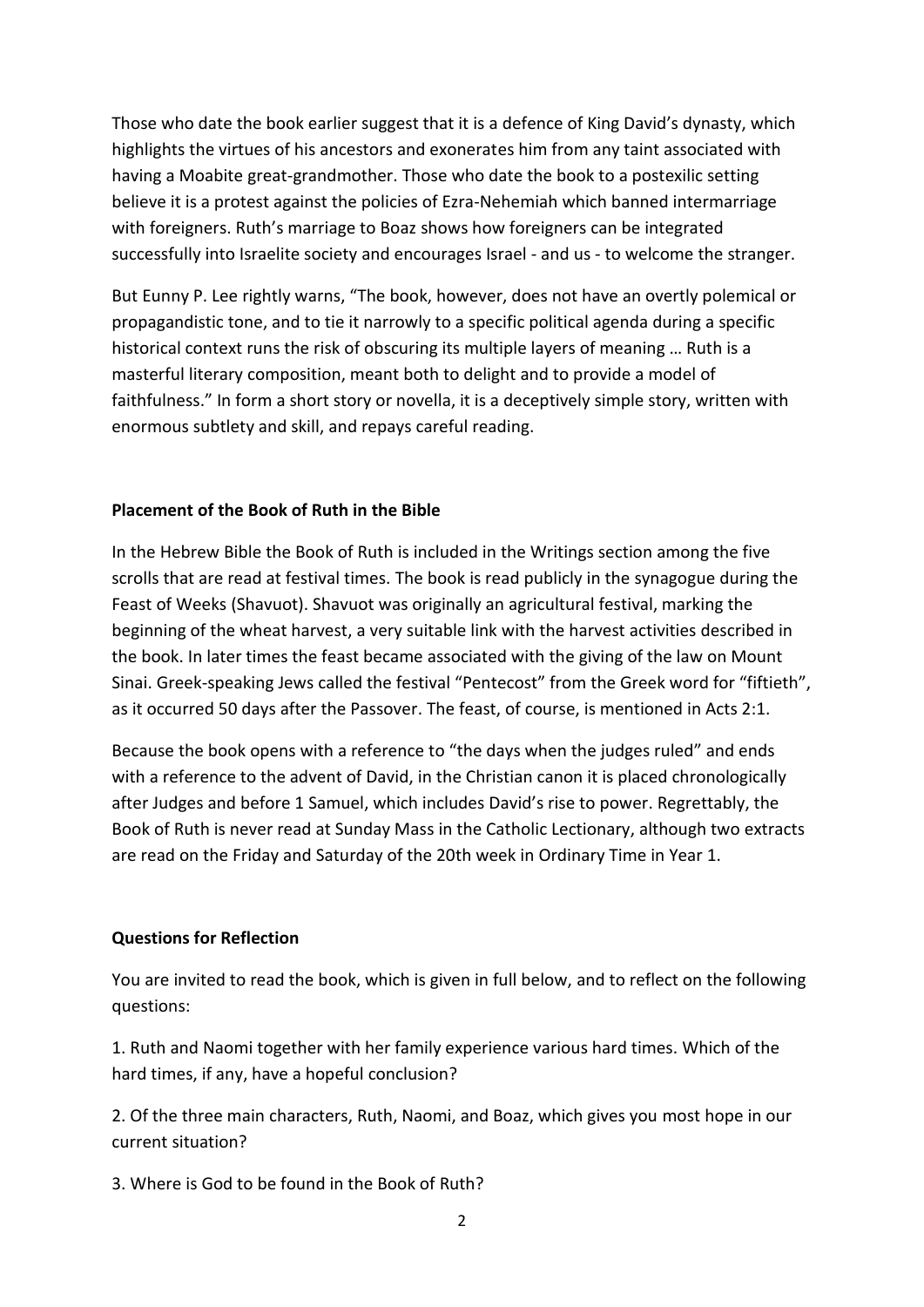#### **RUTH**

#### *Elimelech's Family Goes to Moab*

 $1$  In the days when the judges ruled, there was a famine in the land, and a certain man of Bethlehem in Judah went to live in the country of Moab, he and his wife and two sons. <sup>2</sup>The name of the man was Elimelech and the name of his wife Naomi, and the names of his two sons were Mahlon and Chilion; they were Ephrathites from Bethlehem in Judah. They went into the country of Moab and remained there. <sup>3</sup>But Elimelech, the husband of Naomi, died, and she was left with her two sons. <sup>4</sup>These took Moabite wives; the name of one was Orpah and the name of the other Ruth. When they had lived there for about ten years, <sup>5</sup>both Mahlon and Chilion also died, so that the woman was left without her two sons or her husband.

#### *Naomi and Her Moabite Daughters-in-Law*

 $6$  Then she started to return with her daughters-in-law from the country of Moab, for she had heard in the country of Moab that the Lord had had consideration for his people and given them food. <sup>7</sup>So she set out from the place where she had been living, she and her two daughters-in-law, and they went on their way to go back to the land of Judah. <sup>8</sup>But Naomi said to her two daughters-in-law, 'Go back each of you to your mother's house. May the Lord deal kindly with you, as you have dealt with the dead and with me. <sup>9</sup>The Lord grant that you may find security, each of you in the house of your husband.' Then she kissed them, and they wept aloud.  $^{10}$ They said to her, 'No, we will return with you to your people.'  $^{11}$ But Naomi said, 'Turn back, my daughters, why will you go with me? Do I still have sons in my womb that they may become your husbands?  $12$ Turn back, my daughters, go your way, for I am too old to have a husband. Even if I thought there was hope for me, even if I should have a husband tonight and bear sons,  $^{13}$ would you then wait until they were grown? Would you then refrain from marrying? No, my daughters, it has been far more bitter for me than for you, because the hand of the Lord has turned against me.' <sup>14</sup>Then they wept aloud again. Orpah kissed her mother-in-law, but Ruth clung to her.

 $15$  So she said, 'See, your sister-in-law has gone back to her people and to her gods; return after your sister-in-law.' <sup>16</sup>But Ruth said,

'Do not press me to leave you

or to turn back from following you!

Where you go, I will go;

where you lodge, I will lodge;

your people shall be my people,

and your God my God.

 $17$  Where you die, I will die -

there will I be buried.

May the Lord do thus and so to me,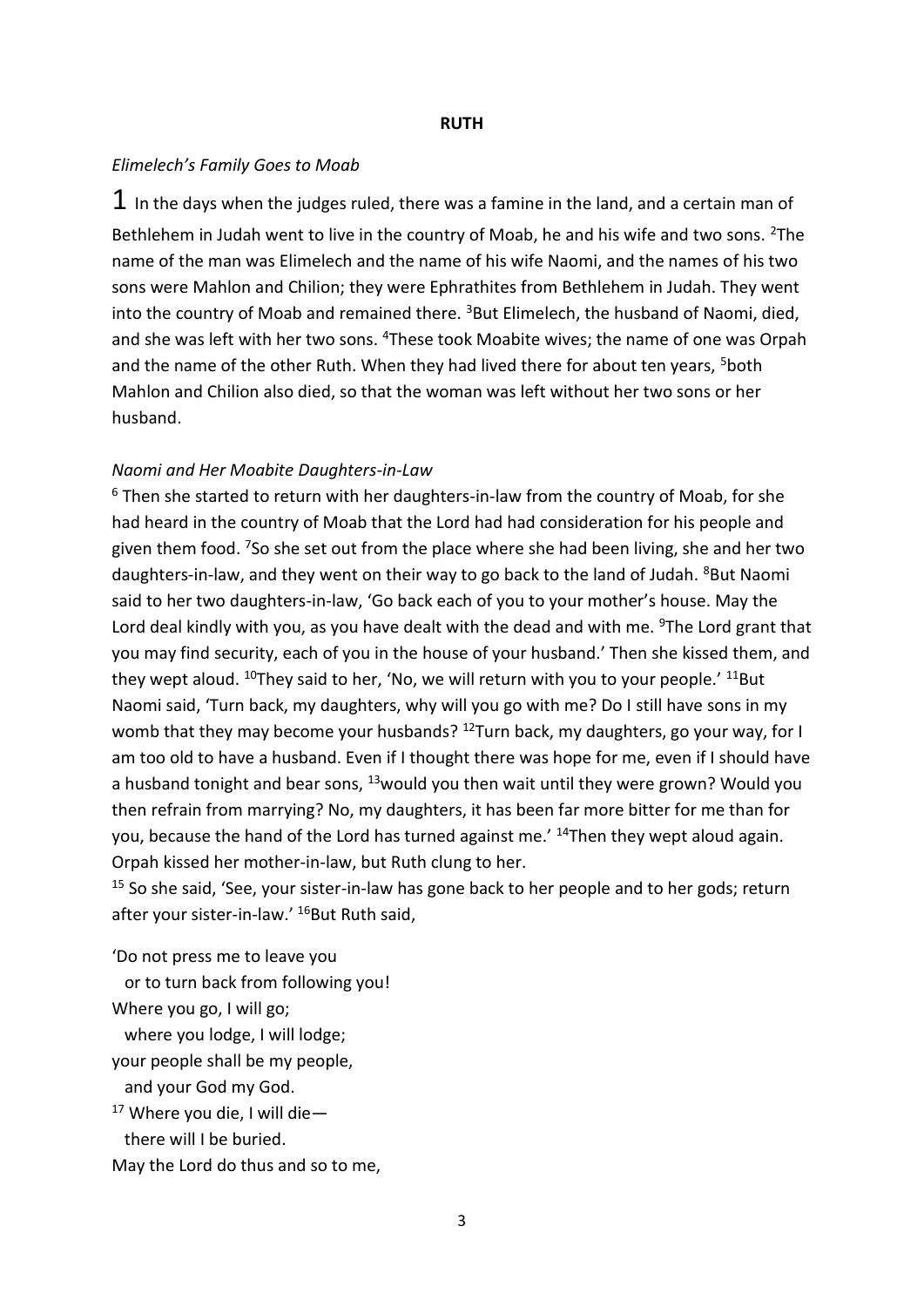and more as well,

if even death parts me from you!'

 $18$ When Naomi saw that she was determined to go with her, she said no more to her.

 $19$  So the two of them went on until they came to Bethlehem. When they came to Bethlehem, the whole town was stirred because of them; and the women said, 'Is this Naomi?' <sup>20</sup>She said to them,

'Call me no longer Naomi,

call me Mara,

for the Almighty has dealt bitterly with me.

 $21$  I went away full,

but the Lord has brought me back empty;

why call me Naomi

when the Lord has dealt harshly with me,

and the Almighty has brought calamity upon me?'

<sup>22</sup> So Naomi returned together with Ruth the Moabite, her daughter-in-law, who came back with her from the country of Moab. They came to Bethlehem at the beginning of the barley harvest.

## *Ruth Meets Boaz*

2 Now Naomi had a kinsman on her husband's side, a prominent rich man, of the family of Elimelech, whose name was Boaz.  $^{2}$ And Ruth the Moabite said to Naomi, 'Let me go to the field and glean among the ears of grain, behind someone in whose sight I may find favour.' She said to her, 'Go, my daughter.' <sup>3</sup>So she went. She came and gleaned in the field behind the reapers. As it happened, she came to the part of the field belonging to Boaz, who was of the family of Elimelech. <sup>4</sup>Just then Boaz came from Bethlehem. He said to the reapers, 'The Lord be with you.' They answered, 'The Lord bless you.' <sup>5</sup>Then Boaz said to his servant who was in charge of the reapers, 'To whom does this young woman belong?' <sup>6</sup>The servant who was in charge of the reapers answered, 'She is the Moabite who came back with Naomi from the country of Moab. <sup>7</sup>She said, "Please let me glean and gather among the sheaves behind the reapers." So she came, and she has been on her feet from early this morning until now, without resting even for a moment.'

<sup>8</sup> Then Boaz said to Ruth, 'Now listen, my daughter, do not go to glean in another field or leave this one, but keep close to my young women. <sup>9</sup>Keep your eyes on the field that is being reaped, and follow behind them. I have ordered the young men not to bother you. If you get thirsty, go to the vessels and drink from what the young men have drawn.' <sup>10</sup>Then she fell prostrate, with her face to the ground, and said to him, 'Why have I found favour in your sight, that you should take notice of me, when I am a foreigner?' <sup>11</sup>But Boaz answered her, 'All that you have done for your mother-in-law since the death of your husband has been fully told me, and how you left your father and mother and your native land and came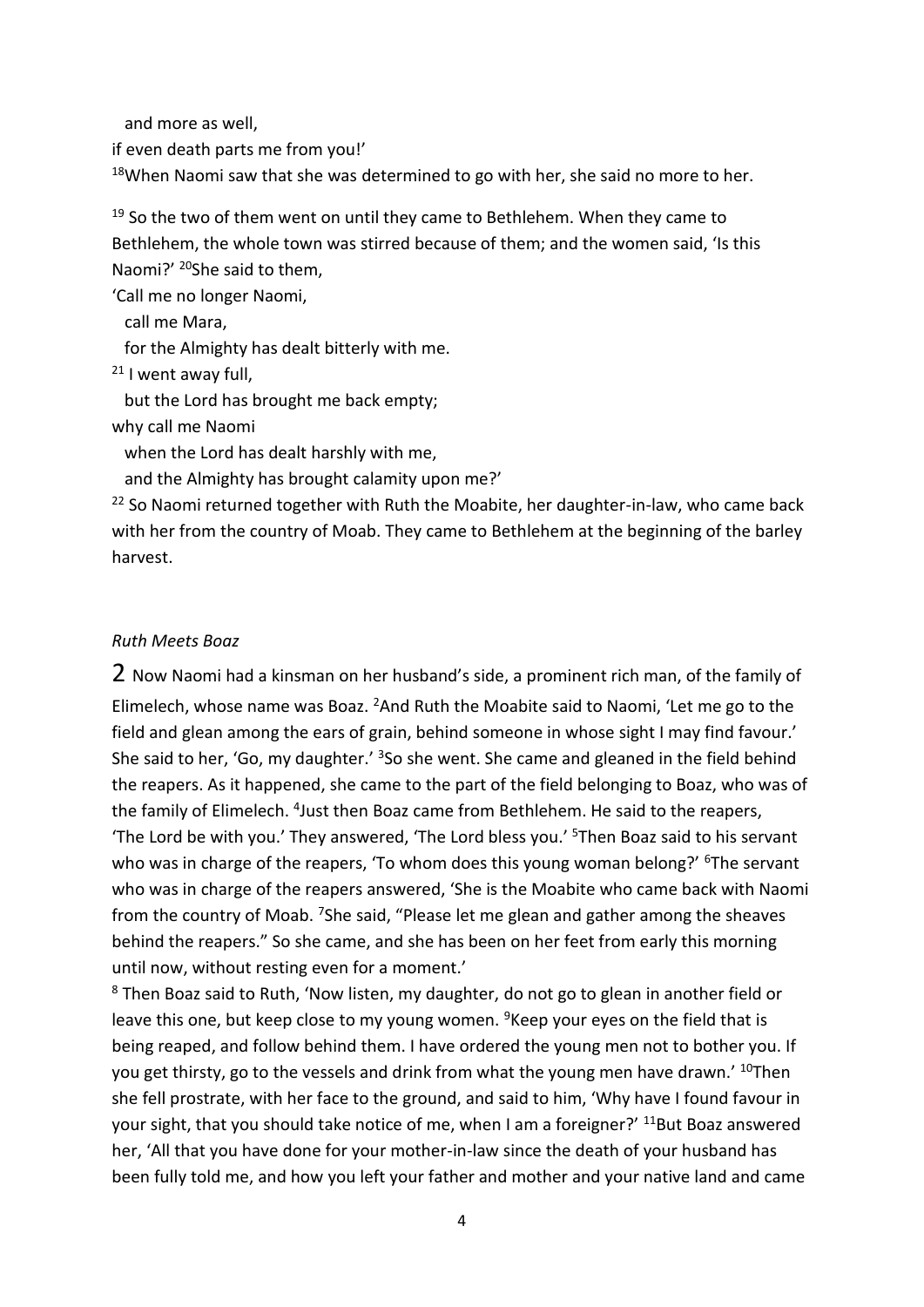to a people that you did not know before. <sup>12</sup>May the Lord reward you for your deeds, and may you have a full reward from the Lord, the God of Israel, under whose wings you have come for refuge!' <sup>13</sup>Then she said, 'May I continue to find favour in your sight, my lord, for you have comforted me and spoken kindly to your servant, even though I am not one of your servants.'

 $14$  At mealtime Boaz said to her, 'Come here, and eat some of this bread, and dip your morsel in the sour wine.' So she sat beside the reapers, and he heaped up for her some parched grain. She ate until she was satisfied, and she had some left over. <sup>15</sup>When she got up to glean, Boaz instructed his young men, 'Let her glean even among the standing sheaves, and do not reproach her. <sup>16</sup>You must also pull out some handfuls for her from the bundles, and leave them for her to glean, and do not rebuke her.'

 $17$  So she gleaned in the field until evening. Then she beat out what she had gleaned, and it was about an ephah of barley. <sup>18</sup>She picked it up and came into the town, and her motherin-law saw how much she had gleaned. Then she took out and gave her what was left over after she herself had been satisfied. <sup>19</sup>Her mother-in-law said to her, 'Where did you glean today? And where have you worked? Blessed be the man who took notice of you.' So she told her mother-in-law with whom she had worked, and said, 'The name of the man with whom I worked today is Boaz.' <sup>20</sup>Then Naomi said to her daughter-in-law, 'Blessed be he by the Lord, whose kindness has not forsaken the living or the dead!' Naomi also said to her, 'The man is a relative of ours, one of our nearest kin.'  $21$ Then Ruth the Moabite said, 'He even said to me, "Stay close by my servants, until they have finished all my harvest." '<sup>22</sup>Naomi said to Ruth, her daughter-in-law, 'It is better, my daughter, that you go out with his young women, otherwise you might be bothered in another field.'  $^{23}$ So she stayed close to the young women of Boaz, gleaning until the end of the barley and wheat harvests; and she lived with her mother-in-law.

## *Ruth and Boaz at the Threshing-Floor*

3 Naomi her mother-in-law said to her, 'My daughter, I need to seek some security for you, so that it may be well with you. <sup>2</sup>Now here is our kinsman Boaz, with whose young women you have been working. See, he is winnowing barley tonight at the threshing-floor. <sup>3</sup>Now wash and anoint yourself, and put on your best clothes and go down to the threshing-floor; but do not make yourself known to the man until he has finished eating and drinking. <sup>4</sup>When he lies down, observe the place where he lies; then, go and uncover his feet and lie down; and he will tell you what to do.' <sup>5</sup>She said to her. 'All that you tell me I will do.'  $6$  So she went down to the threshing-floor and did just as her mother-in-law had instructed her. <sup>7</sup>When Boaz had eaten and drunk, and he was in a contented mood, he went to lie down at the end of the heap of grain. Then she came quietly and uncovered his feet, and lay down. <sup>8</sup>At midnight the man was startled and turned over, and there, lying at his feet, was a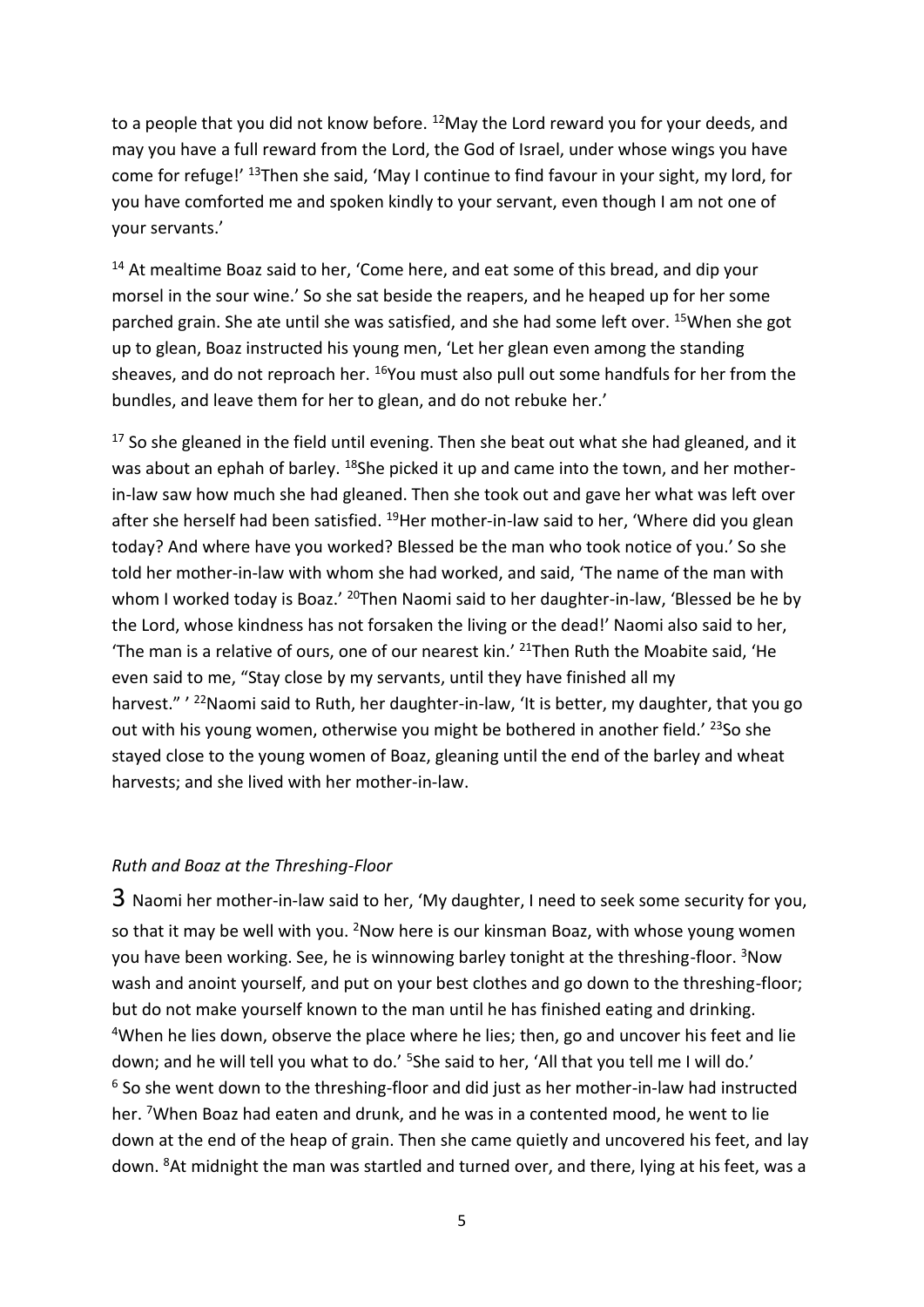woman! <sup>9</sup>He said, 'Who are you?' And she answered, 'I am Ruth, your servant; spread your cloak over your servant, for you are next-of-kin.' <sup>10</sup>He said, 'May you be blessed by the Lord, my daughter; this last instance of your loyalty is better than the first; you have not gone after young men, whether poor or rich. <sup>11</sup>And now, my daughter, do not be afraid; I will do for you all that you ask, for all the assembly of my people know that you are a worthy woman. <sup>12</sup>But now, though it is true that I am a near kinsman, there is another kinsman more closely related than I. <sup>13</sup>Remain this night, and in the morning, if he will act as next-ofkin for you, good; let him do so. If he is not willing to act as next-of-kin for you, then, as the Lord lives, I will act as next-of-kin for you. Lie down until the morning.'

 $14$  So she lay at his feet until morning, but got up before one person could recognize another; for he said, 'It must not be known that the woman came to the threshing-floor.' <sup>15</sup>Then he said, 'Bring the cloak you are wearing and hold it out.' So she held it, and he measured out six measures of barley, and put it on her back; then he went into the city. <sup>16</sup>She came to her mother-in-law, who said, 'How did things go with you, my daughter?' Then she told her all that the man had done for her,  $17$  saying, 'He gave me these six measures of barley, for he said, "Do not go back to your mother-in-law empty-handed."' <sup>18</sup>She replied, 'Wait, my daughter, until you learn how the matter turns out, for the man will not rest, but will settle the matter today.'

## *The Marriage of Boaz and Ruth*

4 No sooner had Boaz gone up to the gate and sat down there than the next-of-kin, of whom Boaz had spoken, came passing by. So Boaz said, 'Come over, friend; sit down here.' And he went over and sat down. <sup>2</sup>Then Boaz took ten men of the elders of the city, and said, 'Sit down here'; so they sat down.  $3$ He then said to the next-of-kin, 'Naomi, who has come back from the country of Moab, is selling the parcel of land that belonged to our kinsman Elimelech. <sup>4</sup>So I thought I would tell you of it, and say: Buy it in the presence of those sitting here, and in the presence of the elders of my people. If you will redeem it, redeem it; but if you will not, tell me, so that I may know; for there is no one prior to you to redeem it, and I come after you.' So he said, 'I will redeem it.' <sup>5</sup>Then Boaz said, 'The day you acquire the field from the hand of Naomi, you are also acquiring Ruth the Moabite, the widow of the dead man, to maintain the dead man's name on his inheritance.' <sup>6</sup>At this, the next-of-kin said, 'I cannot redeem it for myself without damaging my own inheritance. Take my right of redemption yourself, for I cannot redeem it.'

 $<sup>7</sup>$  Now this was the custom in former times in Israel concerning redeeming and exchanging:</sup> to confirm a transaction, one party took off a sandal and gave it to the other; this was the manner of attesting in Israel. <sup>8</sup>So when the next-of-kin said to Boaz, 'Acquire it for yourself', he took off his sandal. <sup>9</sup>Then Boaz said to the elders and all the people, 'Today you are witnesses that I have acquired from the hand of Naomi all that belonged to Elimelech and all that belonged to Chilion and Mahlon.  $10$ I have also acquired Ruth the Moabite, the wife of

6